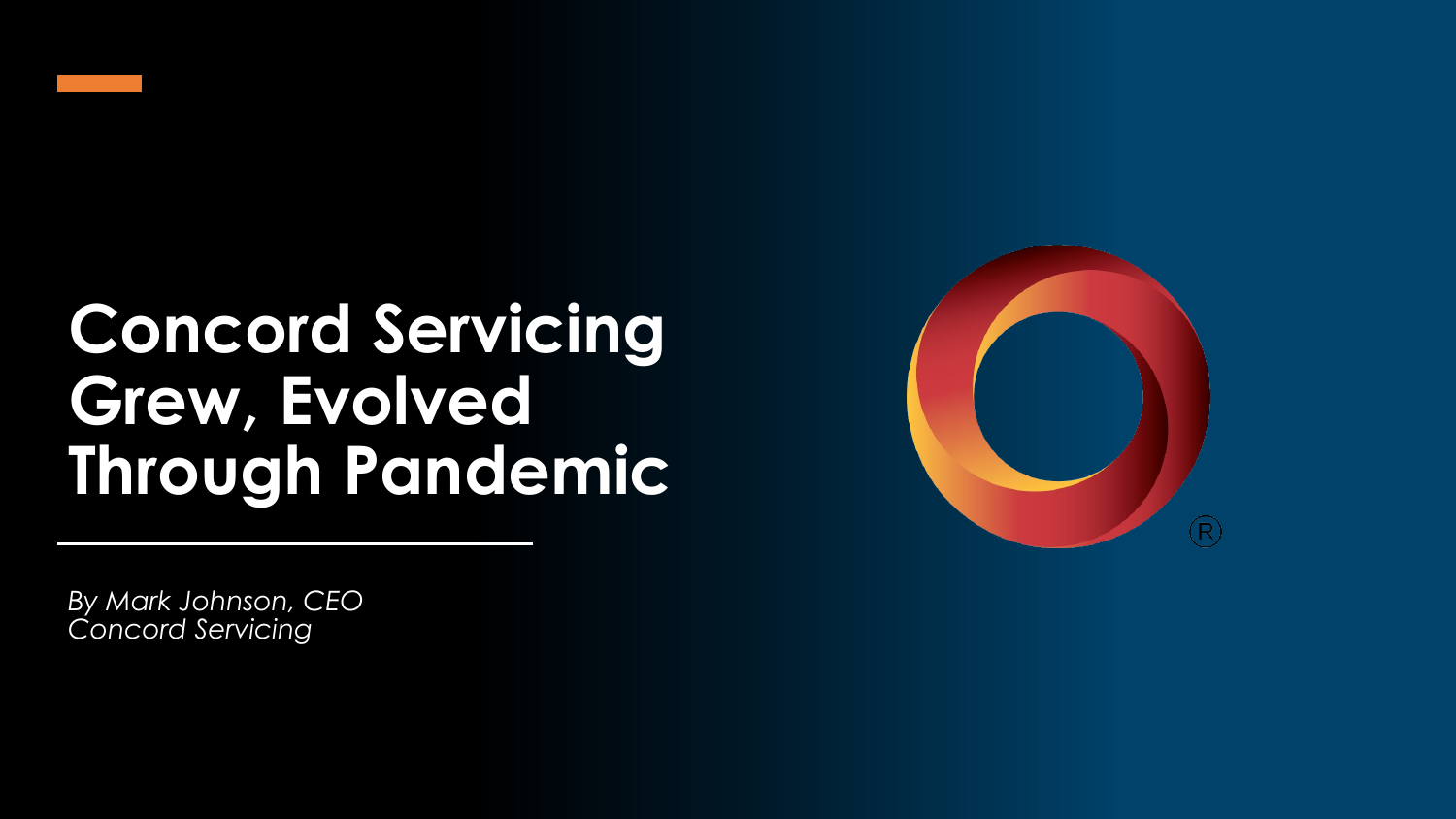Consistency in the delivery of exceptional service is what Concord's clients expect, during good times and bad. This is exactly what Concord continued to deliver as we grew and evolved with and through the 2020-2021 pandemic.

Beginning in March of 2020, Concord, like many other organizations, mandated work-from-home for all but a very few employees. Regular prepandemic testing of our business continuity plan prepared us well for this implementation, and to this day we remain an engaged and committed workforce working from both home and office.

As many of us have experienced, though, the resulting shift in the workforce environment created corresponding challenges.

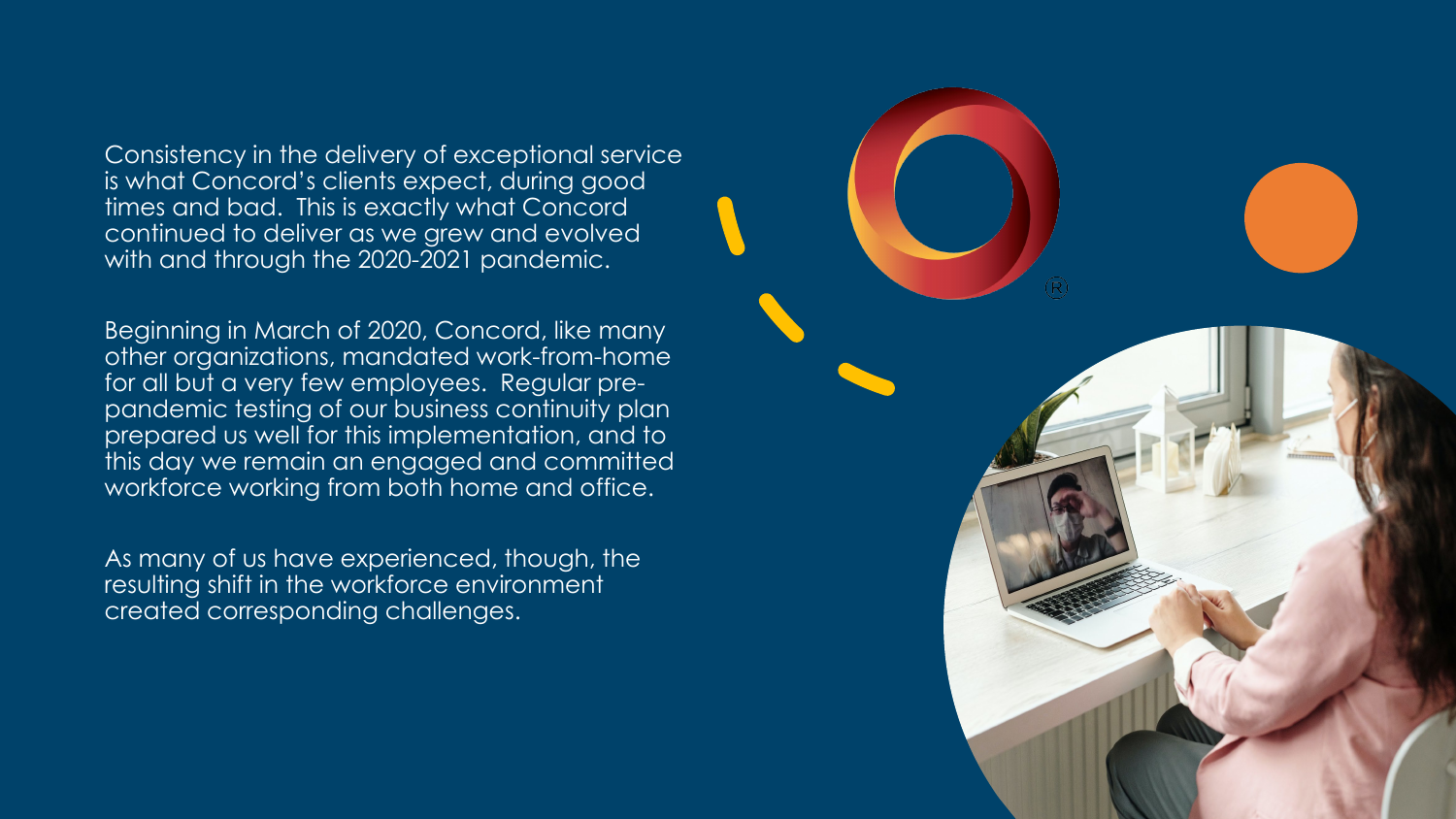To ensure Concord's workforce remained highly engaged, we executed extensive operational shifts, including the following (to name a few):



Daily stand-ups for our teams shifted from live to virtual and expanded to include consistent health and wellness checks on participants.

Monthly and quarterly meetings of leadership still occurred, but all were conducted virtually.

Outreach efforts to the workforce were consistently conducted, with such efforts including questions such as "Are you feeling supported? Isolated? Where can we help?"

Resources such as informal and internally-run support groups were made available (in addition to the regular and more formal externally-provided mental health resources).

Efforts to support our broader communities shifted towards electronically-supportable events, with examples such as company-sponsored (and ownership-matched) fund drives for local food banks and adopt-a-family holiday efforts that approached record-level contributions.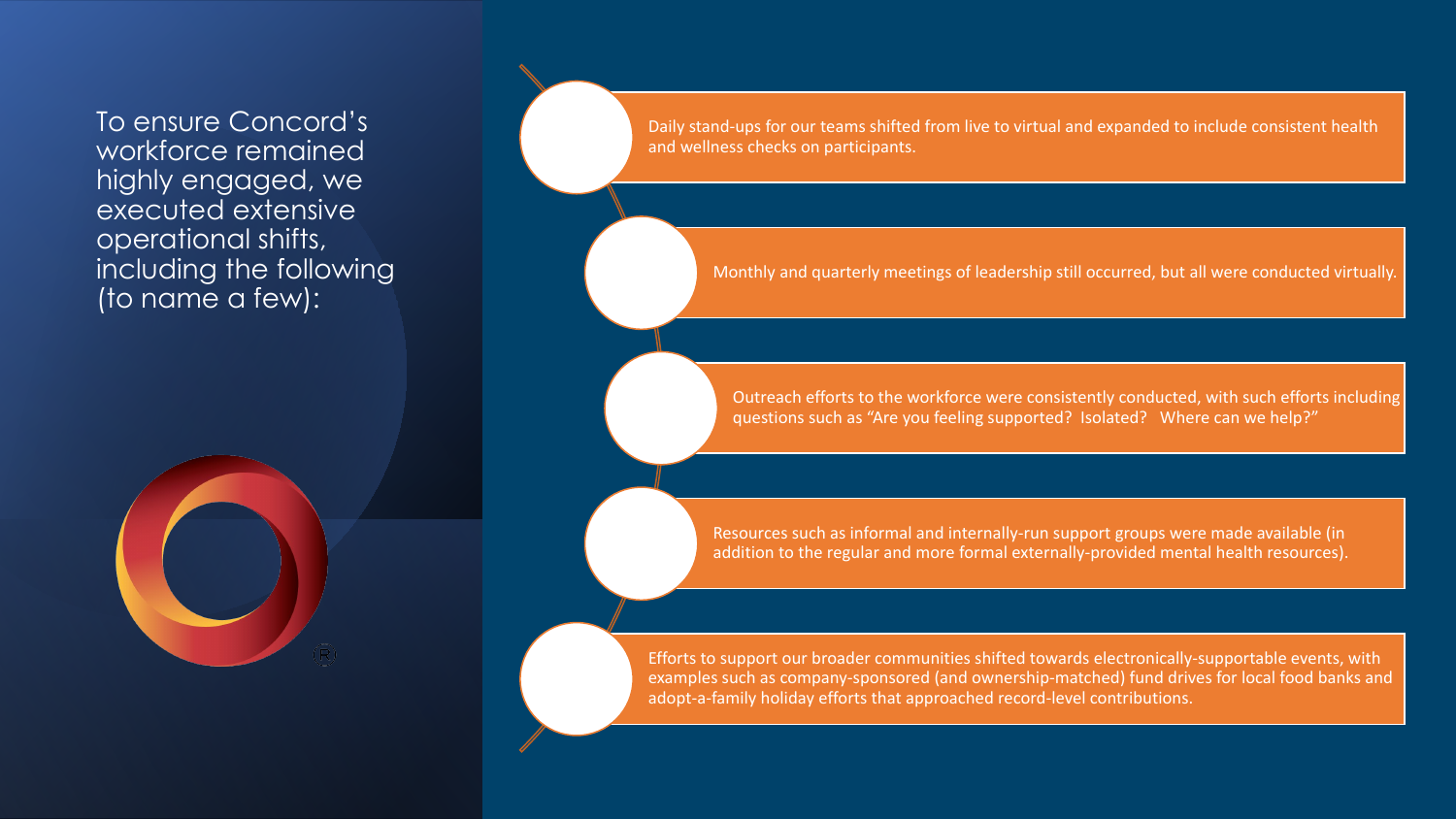

**Operational shifts such as these support our continuing high level of employeeengagement.** 

Regular video messages from our senior-most leaders, and sessions such as leader-sponsored "coffee talks," temporarily replaced our monthly allemployee meetings.

Much, if not all, of our new hire training was conducted virtually. Our workforce experienced no layoffs, and we continued to grow in both size and service.

Budgeting, reporting and accountability was increasingly and successfully delegated, and leaders embraced the added responsibility.

Development opportunities continued by leveraging virtual and online learning resources almost exclusively.

"Friday Fun" surveys were conducted and shared electronically.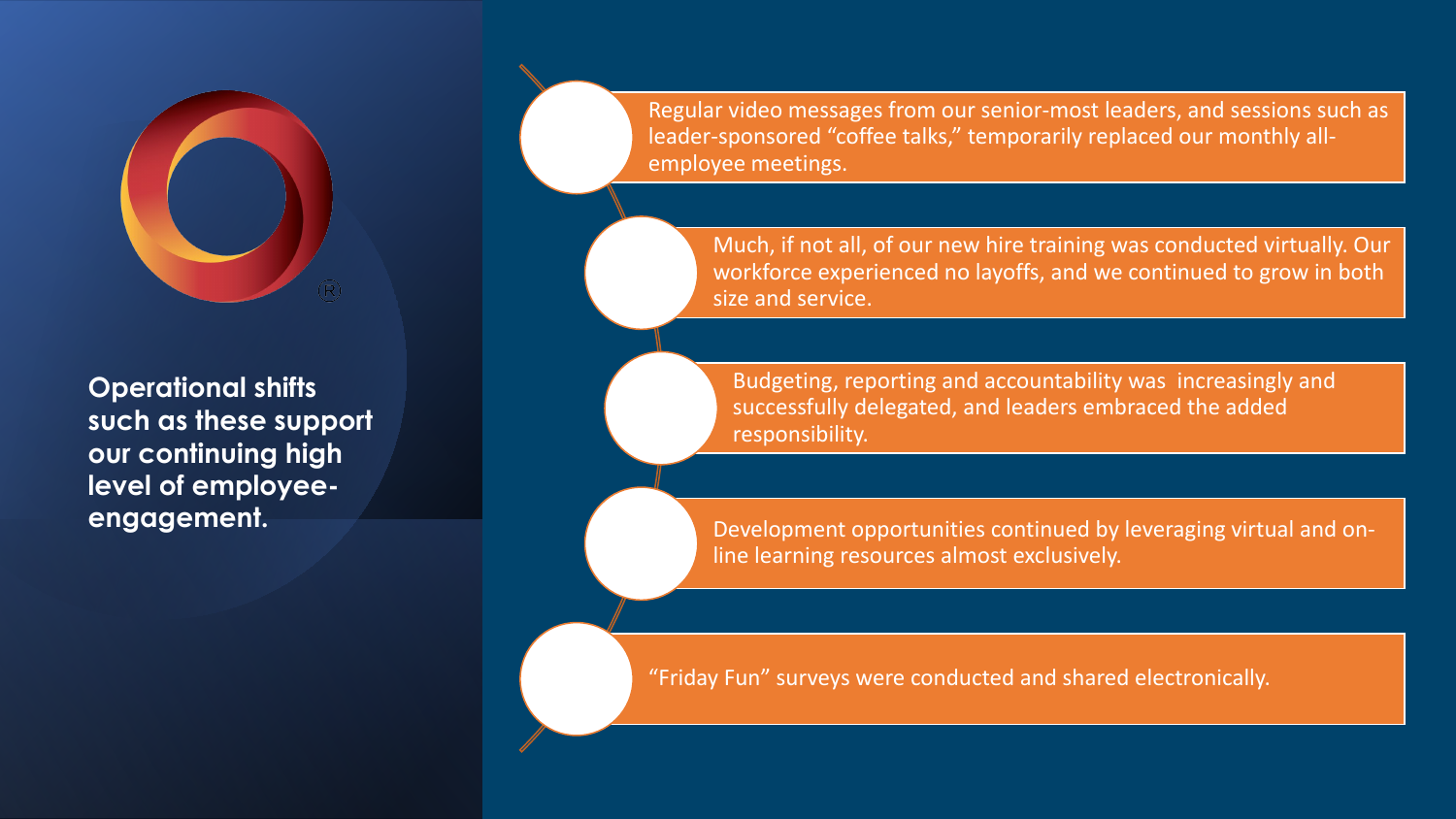*A consistent focus on taking care of our workforce is one of the three interdependent elements of Concord's strong and family centric culture.* 

*Concord's culture is centered on providing exceptional service to our clients and delivering on our commitments, in addition to taking care of our workforce.*

In addition to furthering a high level of employee engagement (via efforts such as those previously described), the pandemic provided us the opportunity to grow with the shifting needs of our clients, leverage our strengths to expand our client base, and implement efficiency opportunities that controlled cost and enhanced quality.

As a result, 2020 and 2021 were years in which Concord experienced growth in the number of accounts being serviced, growth in the number of clients for which services are provided, growth in the aggregate dollar amount of the portfolios we have the privilege to service, enhancements in and to the variety of the services we provide, strong and marked improvement in our net promoter scores from Clients, and consistently high measures of employee engagement.

![](_page_4_Picture_4.jpeg)